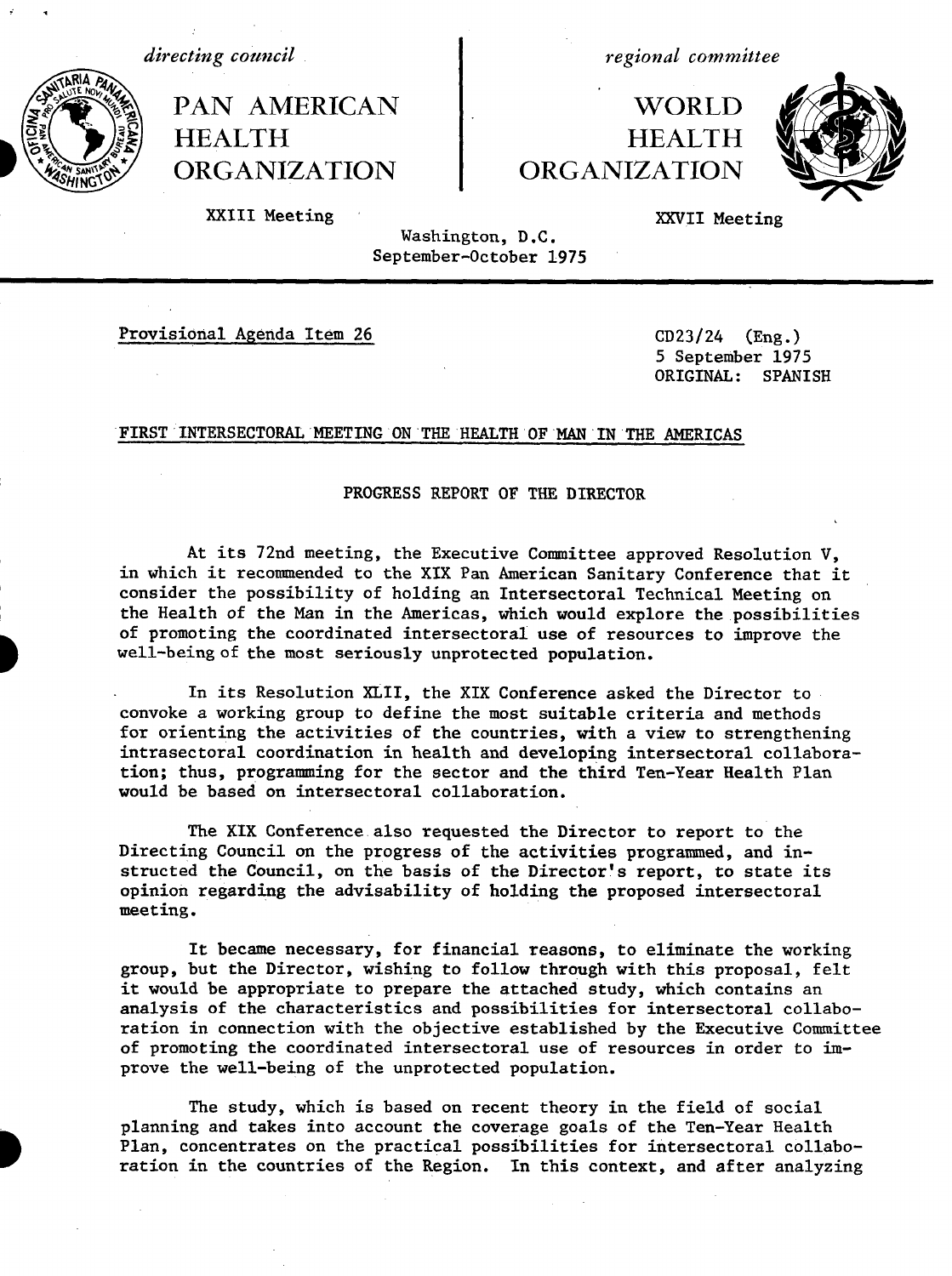some experiments in intersectoral health planning that are being carried out in the Region, the study reaches the conclusion that one way of achieving the objective established by the Executive Committee would be to complement the coverage extension programs now being prepared by the countries with integral food and nutrition programs based on the developmen: of agricultural production and the improvement of the income of campesino;: and farmers, and with the appropriate components of community development programs.

In order to become operational, this conclusion must be supported by a set of carefully selected strategies and methods, because each country is faced with complex problems of its own with regard to intersectoral collaboration.

It is suggested that, to define these strategies and methods, a small working group composed of high-level experts in the fields of public health, health planning and economic and social planning be convoked. Such a working group would be charged with formulating concrete proposals on the most appropriate strategies and methods for achieving the objective established by the Executive Committee, using the attached study as a reference paper. The Bureau would transmit these recommendations to the countries for their consideration and for adaptation to the different national situations. Thus, by 1978 a number of countries would already have acquired significant experience in the field and, consequently, the question of intersectoral collaboration aimed at promoting the coordinated use of resources to improve the well-being of the most unprotected population could be the subject of 4 the Technical Discussions at that year's Conference.

The procedure suggested would considerably reduce the cost of implementing this proposal, by comparison with the procedure considered by the Directing Council at its XIX Meeting. In effect, the total cost would be limited to the expenditures involved in the meeting of the working group, which are estimated at approximately \$12,000. This means a reduction of \$253,400 over the cost of the original proposal.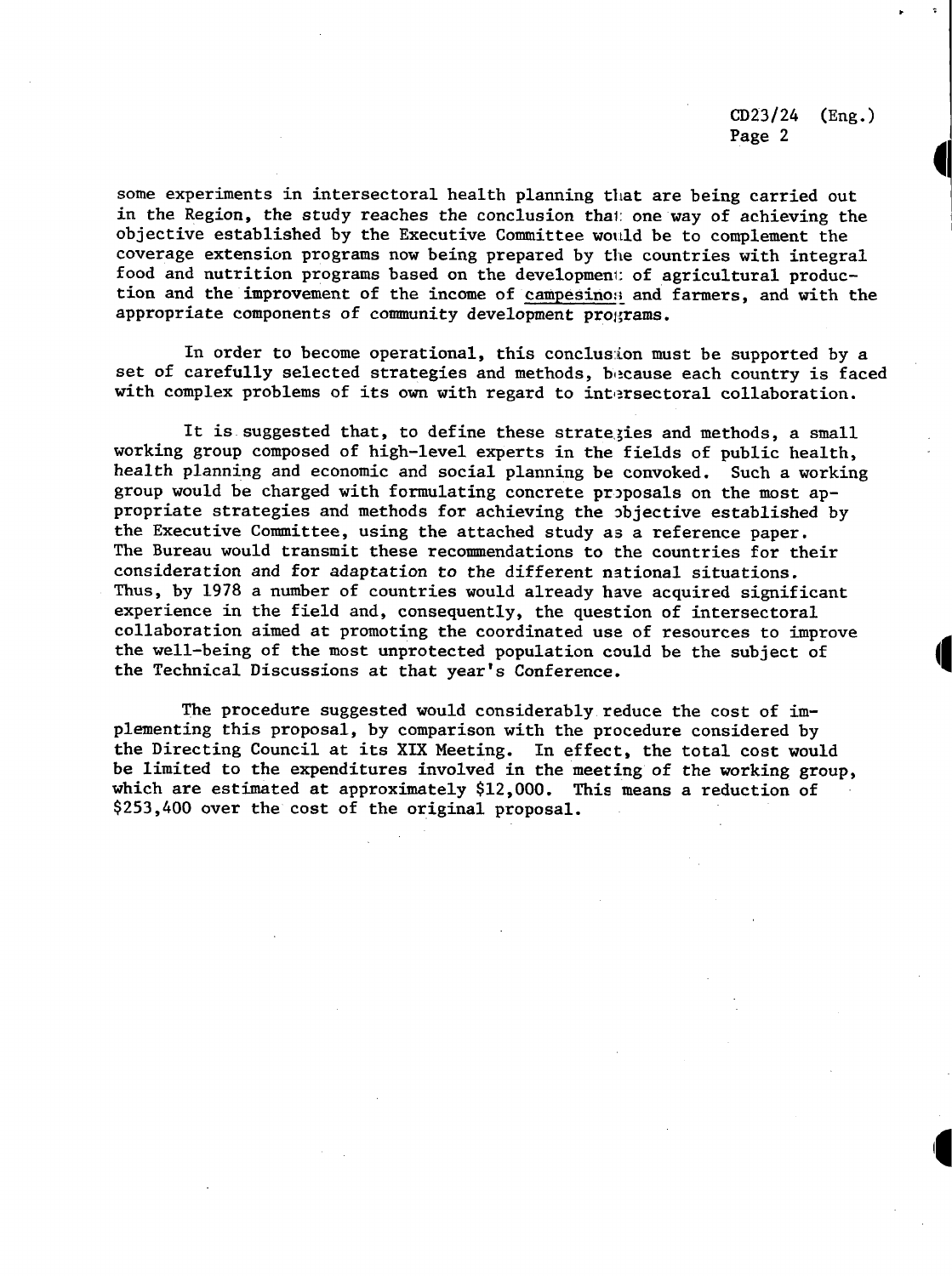### INTERSECTORAL COLLABORATION

# Problems and Prospects

If we are to succeed in meeting the health needs, let alone in fulfilling the health expectations, of total populations rather than of small privileged groups, we must ensure that health care is fully integrated with the other economic and social sectors involved in community development.

H. Mahler, Director General of WHO. Address to ECOSOC, 9 July 1975

### A. INTRODUCTION

### The Concept

The need for intersectoral collaboration in order to increase the effectiveness of health care has not been questioned. At the theoretical level, this need is self-evident, since it is nothing but a reflection of the complementarity of the factors or conditions essential to survival. If one or more of these factors is missing, e.g., adequate nutrition, education, shelter, environmental sanitation, etc., the effectiveness of health care will be seriously limited, and even cancelled out, within a short time. This may be seen very clearly where the poor health of a population is a reflection of the living standards of the very low income sectors<sup>1</sup> rather than of a lack of health services; in such cases, even the most complete and high quality health care services can be rendered useless if they do not go hand in hand with the delivery of the other basic goods and services essential to subsistence.

# The Coverage Goal of the Ten-Year Health Plan

The above observations are particularly meaningful in the Region of the Americas, since one of the fundamental goals of its Ten-Year Health Plan is to extend coverage of minimum services to the entire unprotected population. The Executive Committee of PAHO reaffirmed the importance of this goal at its 74th Meeting, when it recommended to the Directing Council that it ask governments to place special emphasis on coverage of the rural population, utilizing to that end the experience accumulated in the Region

<sup>&</sup>lt;sup>1</sup>At the high- and middle-income levels, health still depends on the aforementioned complementarity, but at those levels the problem of ensuring the joint availability of the requisite factors and conditions is not so much a social problem as an individual one.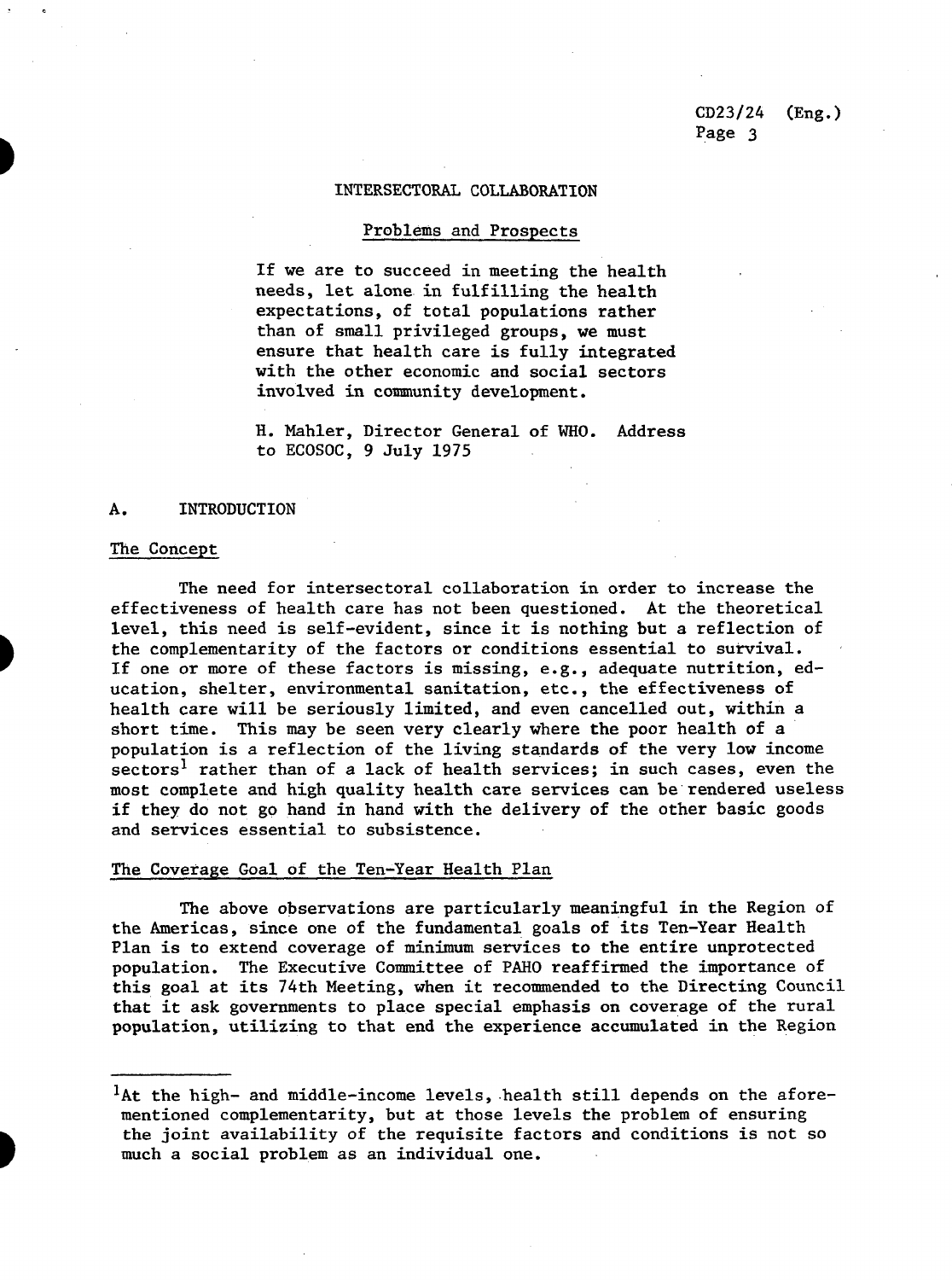c

and all possible human resources of the community, and that it ask PASB to give maximum priority to the expansion of health services destined to achieve total coverage (Resolution XIII).

This represents a clear commitment on the part of governments to design policies and programs and assign resources with a view to providing minimum services to the populations not currently covered, and a commitment on the part of PAHO/WHO to provide the advisory services that the countries need in order to achieve this goal. Since the population that is not now covered by health services is by definition the lowest income population in the countries and is located for the most part in the rural areas that are not easily reached geographically, economically and culturally, and in the underprivileged urban areas, it seems obvious that interdisciplinary and intersectoral collaboration provide the tools essential for ensuring the achievement of the aforementioned goal.

### The Need For a New Approach

With specific reference to the problems of extreme poverty in the rural areas, at the 59th Session of the United Nations Economic and Social Council, held last July, the Director General of WHO made, inter alia, the following remarks: "A new approach to improving the material and social well-being of rural people is needed in developing countries--one that embraces policies aimed at improving social welfare on the most equitable basis possible in rural areas, and that is built irto the pattern and organization of production. Planning to increase Froduction should be geared to these policies, and production and consumption should be planned first in physical terms. By this I mean the provieion of a minimum "package" of social goods and services, including health promotion, to bring about a sustained reduction of the worst aspects of rural poverty."

# The Unified Approach of the United Nations

This new approach is closely related to the concerns of the United Nations Economic and Social Council and of the United Nations General Assembly, which, by Resolutions 1494 (XLVIII) and 2681 (XXV), respectively, put underway a research project on a "Unified Approach to Development Analysis and Planning." This project was carried out by the United Nations Social Development Research Institute in cooperation with the Department of Economic and Social Affairs and the Economic Commission for Latin America; its outcome may be found in the final report submil:ted by the Secretary-General to the Commission on Social Development<sup>1</sup> at its January 1975 session.

'Report on a Unified Approach to Development Analysis and Planning, E/CN.5/519, 5 Dec. 1974, United Nations, ECOSOC.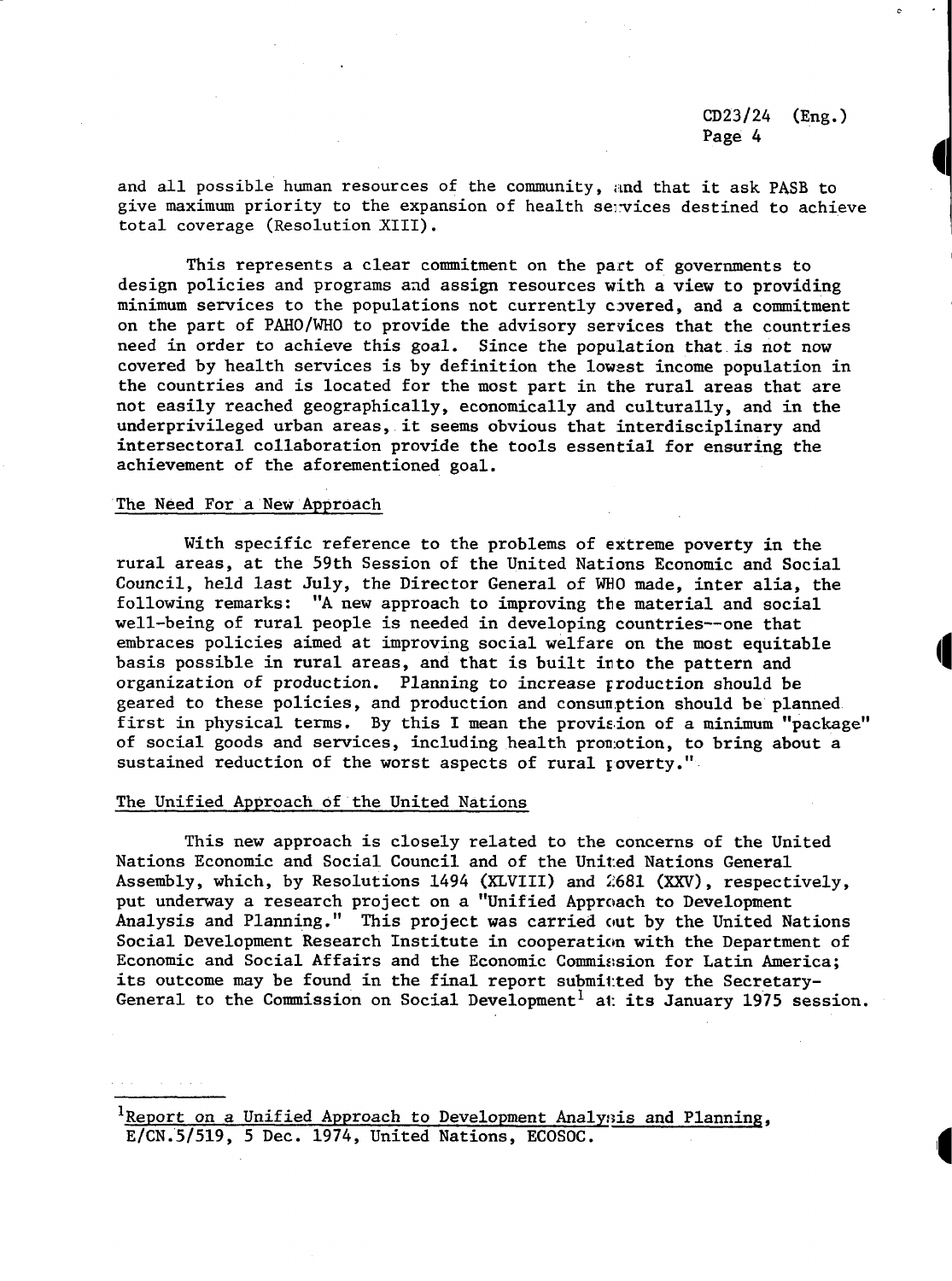In its Report, which consists of a complete study of the many complex problems involved in this matter, the Institute stresses that, beginning with its terms of reference, the unified approach implies the need for intersectoral along with regional integration, as well as the need for participation, and proposes that a new concept be accepted which goes beyond the traditional concept of development planning and is essential for the achievement of a unified approach. This new concept is that of capacitation as a basis for policy formulation and project evaluation, and as an essential tool for bringing about a unified approach to development planning. The Institute proposes its concept of capacitation as the necessary substitute for and, to a certain extent, the correlate of--in the field of social planning--the traditional concept of planning the growth of material production, and assigns it the basic function of establishing now the conditions or capacities that will enable a given society to meet its needs in the future.

The meaning of this function can be better understood by comparing it with the traditional economic planning function of "defining and controlling the future," which is based on the assumption that the goals of a plan can be precisely defined and measured; that causal relationships, especially between the means and the ends, are clearly known or can be known, and that the future can be controlled through the plan.

These assumptions may be valid for the planning of material production, but clearly they are not valid for the planning of social change. The latter requires an attitude of constant search and reorientation based on a process the elements of which are the diagnosis of existing weaknesses and potentialities, the design and implementation of suitable policies, and the constant monitoring of the course of development in order to reformulate policies.

As may be seen, the orientation proposed by the Institute is very similar to the integral approach that is well known in the field of public health, and will undoubtedly strengthen the promotion of intersectoral cooperation started by the Governing Bodies of PAHO/WHO.

# B. REQUIREMENTS AND CHARACTERISTICS OF INTERSECTORAL COLLABORATION

# The Institutional Problem

Evidently, this proposal should not be understood as an undertaking initiated by the health sector and carried out by it in collaboration with other sectors. Above and beyond institutional jealousies, which are easily aroused, it must be remembered that it is not a question of one sector collaborating with the work of others, but rather of a joint cooperative effort in which each sector contributes to the common objective to which all are committed.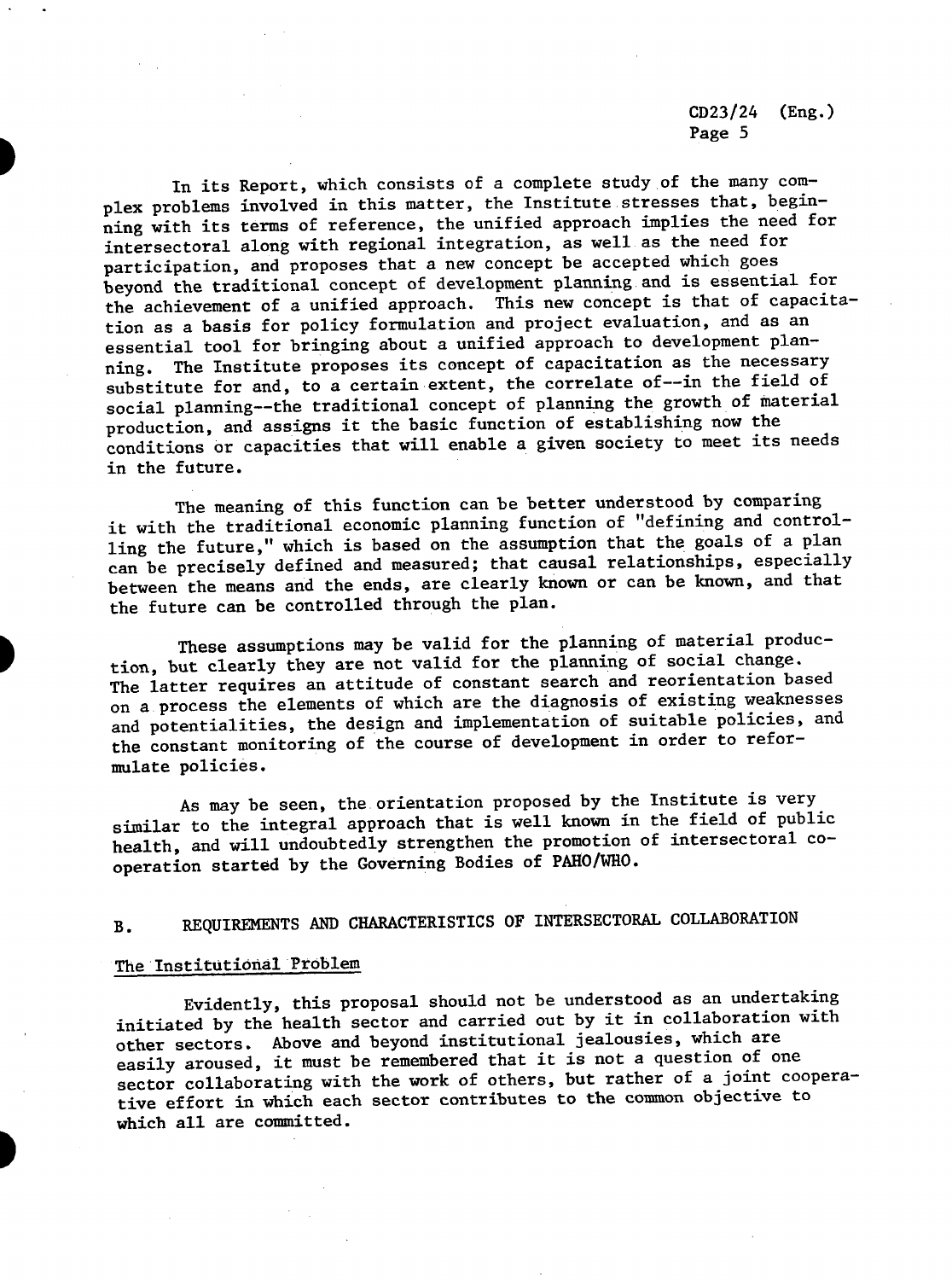**HI**

This conception is the result not only of the very nature of the idea of intersectoral collaboration but also of the fact that, as is stated in the epigraph, "we must ensure that health care is fully integrated with the other economic and social sectors involved in community development."

In other words, when the health sector states the need for intersectoral collaboration to increase the effectiveness of its work, what it is really doing is inviting the other sectors to undertake a collective effort to increase the effectiveness of the work of all sectors, i.e., to contribute more effectively to the integral development of the community. As is emphasized below, this means a more human and fair concept of social progress, the promotion of which appears to be a natural responsibility of the health sector.

# Effectiveness and Efficiency

The direct justification for intersectoral collaboration is to be found in the greater effectiveness to which it lead3. Nevertheless, the efficiency it makes possible is equally important, since there is an economy of resources in relation to the magnitude of the results obtained. This efficiency may even be more important than the effectiveness because, without it, the idea of meeting the needs of the large masses of underprivileged rural and urban populations would be meaningless in the countries with a greater shortage of resources, which are the ones that feel the problem most sharply.

There are two reasons why the intersectoral approach brings about significant increases in efficiency or economy of aztion. In the first place, it is a "package" of basic goods and services the cost of which is considerably lower than it would be if they were provided separately, in view of the savings in overhead costs, which in turn reduce the unit cost; since a very large demand is met, there are also savings in production. In the second place, since it is aimed at meeting the needs of the entire uncovered underprivileged population, which in many countries is larger than the population currently covered, the intersectoral approach allows for no alternative but to give up the high-cost traditional solutions aimed at meeting the needs of the middle- and high-income sectors and to replace them with less expensive "minimum" solutions, which may be far from meeting the traditional patterns of quality but which are equally if not more effective in real terms since they are offered in packages which are enhanced by intersectoral complementarity.

# The Concept of Capacitation

Moving from theory to reality, a question immediately arises as to the operational feasibility of intersectoral cooperation as described above. Such misgivings would seem to be well founded, since experience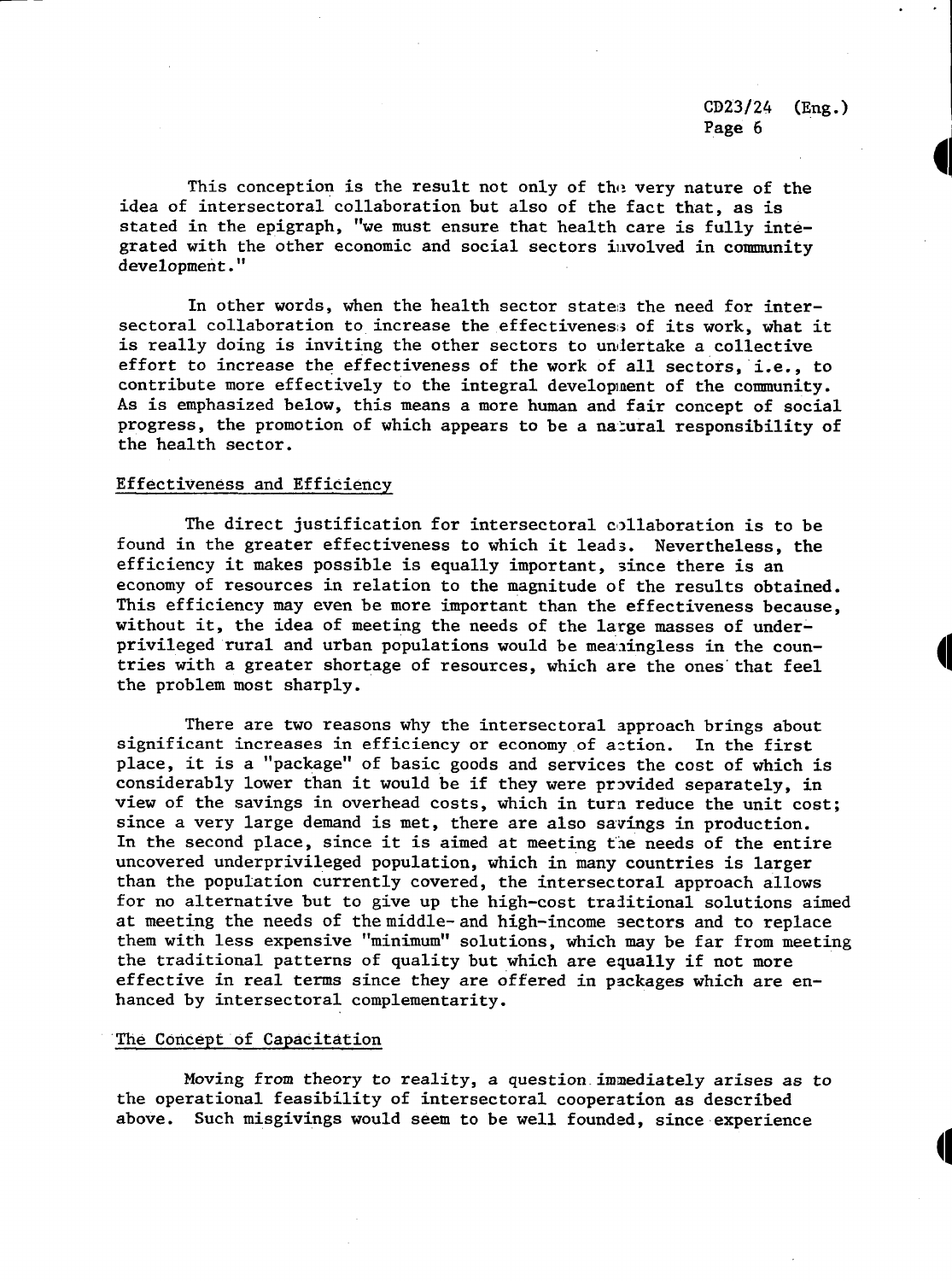has shown that,almost without exception, not much has been achieved by several projects of intersectoral cooperation. This has sometimes been due to a lack of resources or to excessively ambitious goals, or to impractical solutions; in other cases, it has been due to institutional rigidity. The fact is that most past attempts at intersectoral collaboration have quickly met with failure or have survived precariously into a stage where they have reflected unfavorably on the idea and made it difficult to defend and promote it.

This experience reflects real problems the existence of which cannot be overlooked. Adequate solutions to them must be found.

This is where the concept of "capacitation" proposed by the United Nations Institute for Social Development Research could be applied. This concept was devised to overcome obstacles to change that originate in institutional and structural factors and in people's habits, prejudices and attitudes, by creating the conditions necessary to change these factors and to enable the people themselves to learn to overcome their limitations.

These conditions may be quite varied, ranging from formal personnel training programs and the use of legal tools and regulations to the design of schemes or expedients which by changing certain aspects of a situation can encourage the participation of individuals who might have refused it had the traditional situation been maintained. In the final analysis, the most usual obstacles to action reflect a lack of motivation among those who should carry it out, and this is where the greatest effort must be made. To this end, it must be borne in mind that motivation is the result of widely divergent mechanisms of rewards and punishment, whether economic, emotional, legal, or personal, and it is usually possible to use combinations which reinforce each other.

### C. SOME EXAMPLES

# An Integral Nutrition Plan

One example that adequately illustrates the type of operation that has been commented on is the national food and nutrition plan drawn up recently by one of the countries in the Region. This Plan covers six programs which, taken together, involve the initiation of a process aimed at solving within reasonable periods of time the serious nutritional problem of that country. The six programs of the plan are as follows:

First, a program for improving the productivity of poor campesinos and farmers by promoting the production of a small number of products, selected on the basis of their nutritional value, how widely they are used, and their cost. The program is divided into five subprograms, as follows: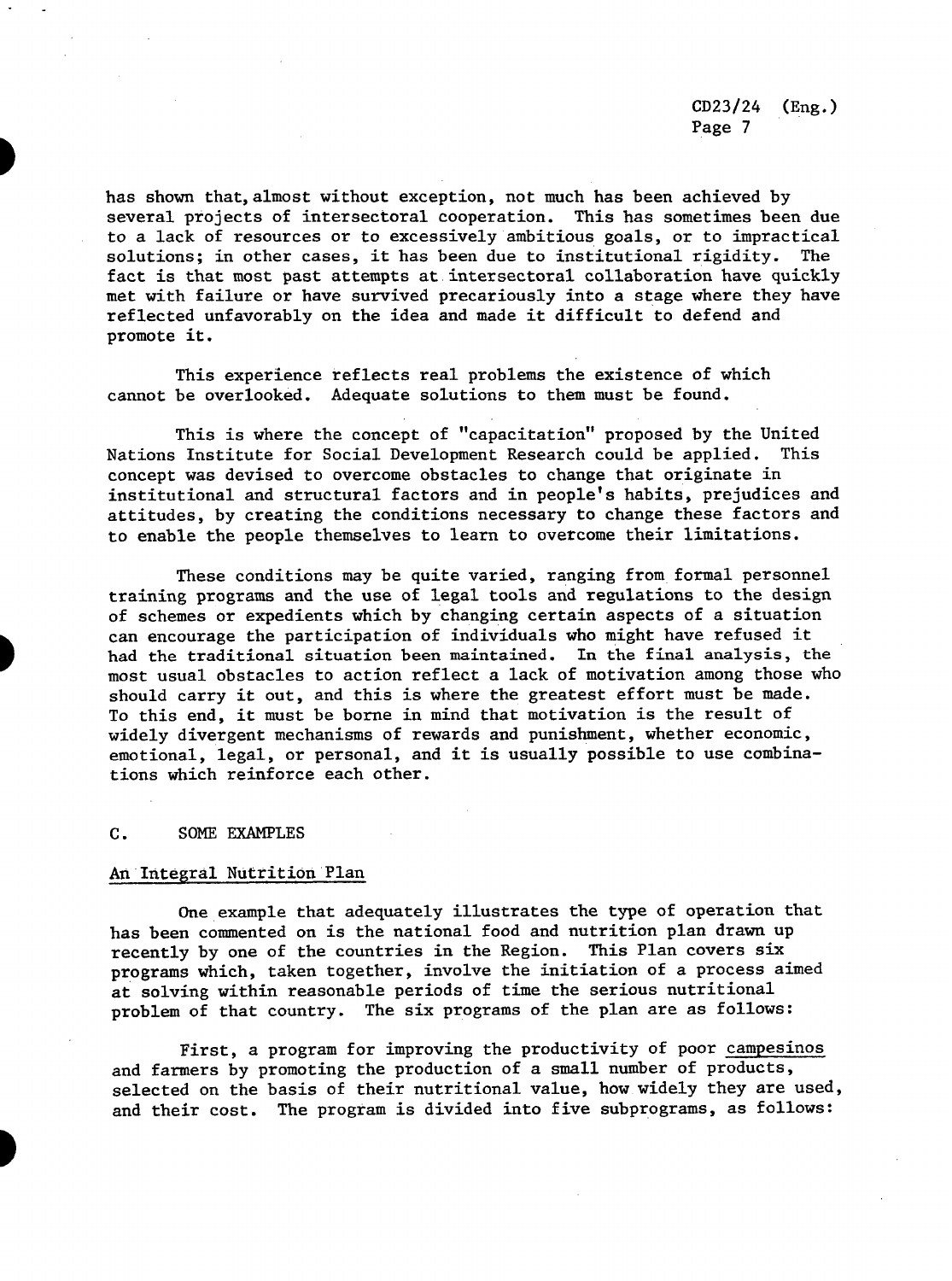- The development of research studies to adapt certain varieties for production on small farms;
- The promotion of integral rural development, by providing support to campesinos with scarce resources through technical assistance, credit and electrification programs, the construction of silos and storage centers, access zoads, aqueducts and sewage systems, and schools, plus the strengthening of medical care programs, especially mother and child care;
- The expansion of credit for the development. of commercial enterprises;
- The financing of agroindustries; and
- The promotion of fisheries production.

Second, a program for promoting the production of processed foods of high nutritional value, which would encourage the development of a fairly large industrial sector and the large-scale production of new, highly nutritious, low-cost food products, processed in the country by the technological research institute.

Third, a program for organizing and improving the food marketing system that would mitigate seasonal fluctuations in prices and reduce the differences between prices for producers and consumers.

Fourth, a program of nutritional education, stressing the field of mother and child care, which would operate at three levels: mass communications, various non-formal educational activities, and formal education at all levels.

Fifth, a program for improving the biological utilization of food through the strengthening of mother and child care programs, vaccination against contagious diseases, and basic rural sanitation programs.

Sixth, and last, a program of direct nutritional protection for the lowest income groups of the population, which for miny reasons receive few or none of the benefits of the above five programs and which are the groups most seriously affected by nutritional deficiencies. This program will be carried out through subsidized food distribution, possibly through the existing commercial distribution network.

As may be seen, the program is both intersectoral and integral in nature; although it originated in the health sector, it was drawn up and brought to its present status by the National Planning Department. This is also a good example of the type of institutional arrangement that is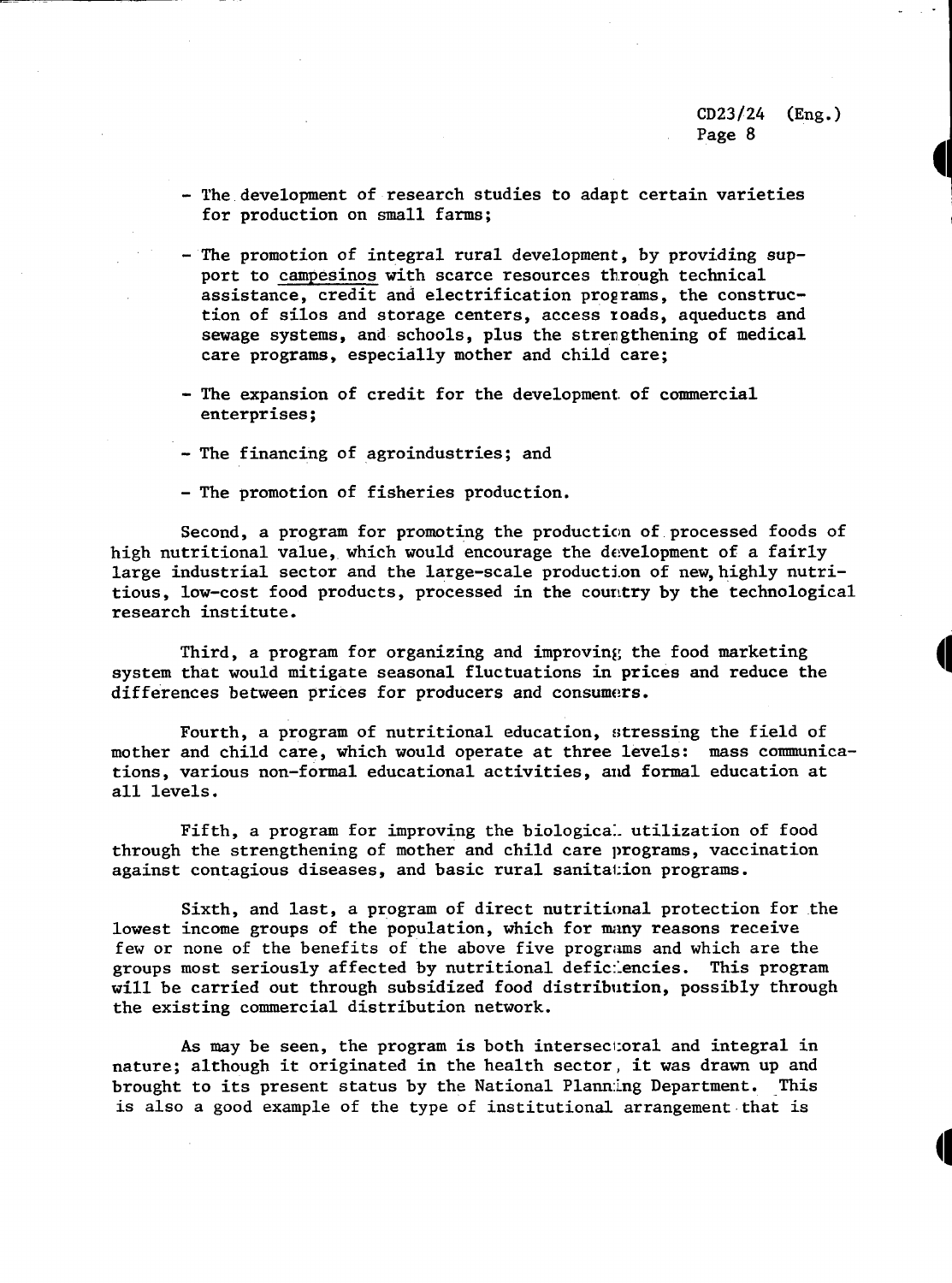suitable for implementing intersectoral collaboration, since only a division such as the national planning office would have the coverage and the scope required to ensure that the plan is compatible with other ongoing or programmed activities and to coordinate a joint effort wherein each sector makes its contribution within the framework of the overall effort.

# The Nutrition Plan and the Unified Approach

The above is only a "general outline" of the plan and not a detailed description, as such details were not available at this writing. The following comments, which will undoubtedly have been covered when the details are drawn up, are not to be construed as a criticism of the plan; they are only meant to better illustrate the nature of the unified approach implicit in intersectoral collaboration. There are two comments to be made:

First, the scheme places little emphasis on real resources, particularly the human and organizational resources to be used to carry out the plan. Second, the question of evaluating the progress of the plan also seems to have been overlooked.

In a plan which is drawn up taking into account the fact that social change is usually quite independent of the best-planned projects of social engineering, the description of the human and organizational resources to be used to achieve the goals is as important as the goals themselves. In economic planning, which deals with the growth of material production, the problem of human and organizational resources tends to be given less attention because there is usually an organized labor market, most of the decisions necessary for carrying out the plan depend upon the mechanisms of the market, and the application of policies is the responsibility of the agencies specialized in the matter. These are the main features that enable economic planners to think that the future can be controlled by the plan. But we know very well that this is not the case when changes must be made in things such as the habits of farmers, mothers and consumers, and when the achievement of this purpose is contingent upon joint and coordinated action by the bureaucracies of different institutions and sectors. In such cases, if the plan is to be realistic, it is essential to identify in detail the human resources to be used, their activities and the way in which they will be organized, the channels and modalities of their relationships, and the way in which they will be administered. Otherwise, the plan will be nothing but wishful thinking.

Closely linked with the above is the problem of evaluation, i.e., of constant control over the performance of the human resources involved. There is no other tool for finding out to what extent the provisions of the plan are being implemented and, consequently, what is the nature and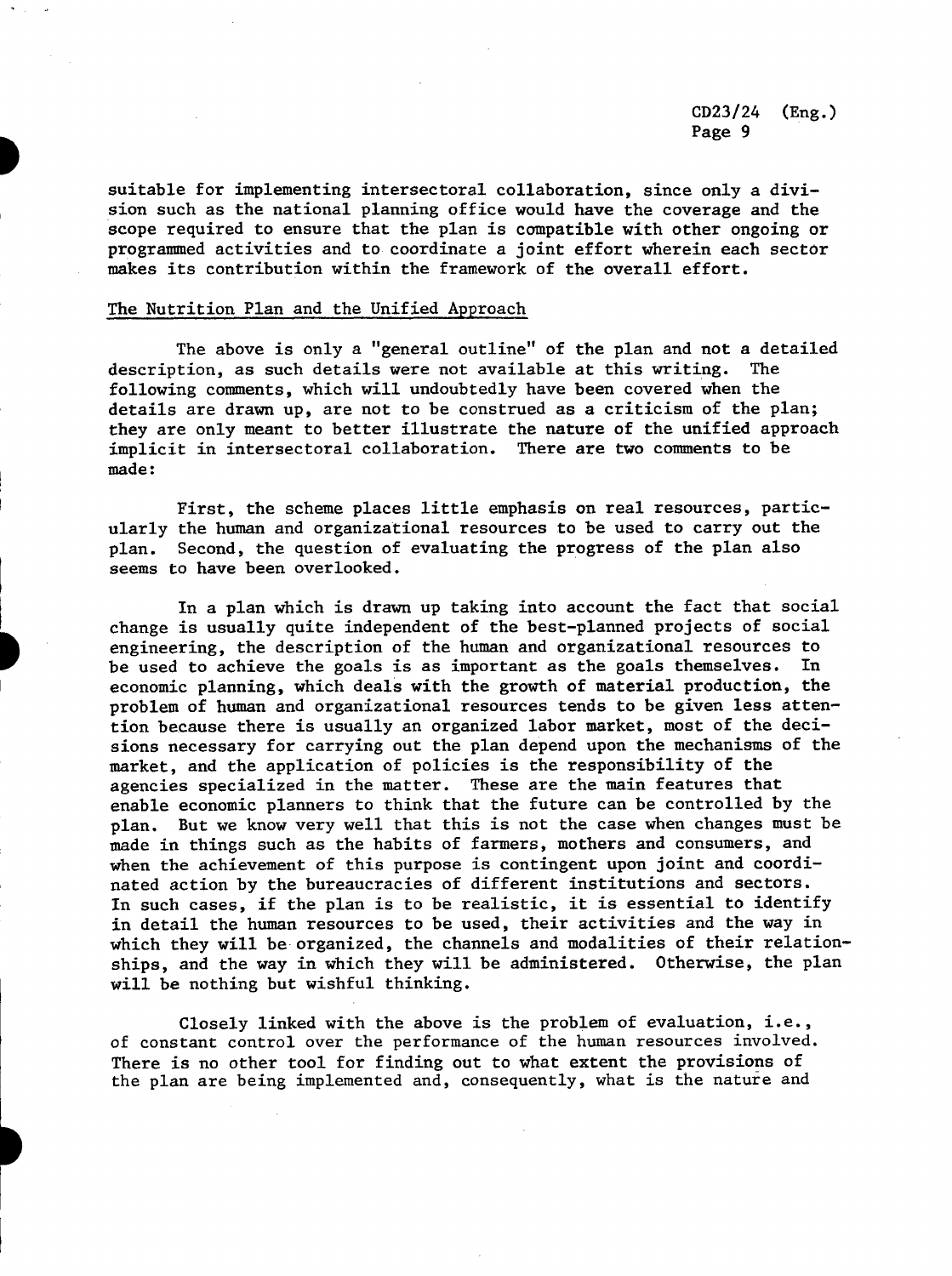scope of any corrective measures that should be taken. In a very real sense, what we are speaking of here is the "administration" of the plan, not the traditional periodic evaluation and control which lead to adjustments in the plan, but rather the evaluation and control of its day-today operation, which is what determines its results. Again, this is different from economic planning, which is based on known and stable causal relationships which make it possible to space evaluation periods; social planning, on the other hand, calls for continuous evaluation because it is based on unknown causal relationships, if there are any at all, and on behavior that is rarely stable. In other words, the process of evaluating the plan becomes identified here with the process of administering it, and should more appropriately be Labeled as a process of "evaluation-supervision."

# Coverage Programs Now Underway

To date, the governments of no less than six countries in the Region are proceeding with the preparation of coverage programs to provide minimum services to the uncovered population. These programs are based on the concept of capacitation and, consequently, the problems of human resources requirements and of evaluation-supervision are receiving maximum attention.

Essentially, these programs are set up on the basis of defining the tasks that can be performed by the staff likely to be available, with the support of an appropriate evaluation-supervision mechanism and within the framework of a regionalized system of services that facilitates the referral of patients.

Since the staff that will be providing the m:nimum services belongs to the communities and has a low level of education, the starting point of the programs will be the training of this staff. Such training is considered as a process to be continued, by stages, indefinitely.

As the main function of the basic staff is to help the population change their habits at several levels of daily life (nutrition, child care, home economics, personal hygiene and environmental sanitation, etc.), the program will progress at the rate at which the population becomes capacitated in these subjects, which will a"so be a process of indefinite duration.

Since the basic staff will have shared the same habits it is supposed to help change, it will not be very efficient professionally and will constantly be subject to regression. Consequently, the program cannot function without appropriate evaluation-supervision mechanisms, without which it will be impossible to make any progress in the task of capacitating, which is the basic object of the programs.

Briefly, then, the programs are defined in terms of the human resources they use, and their central activity is a capacitating process in which both the population whose basic needs are to be met and the staff in charge of providing the services will participate.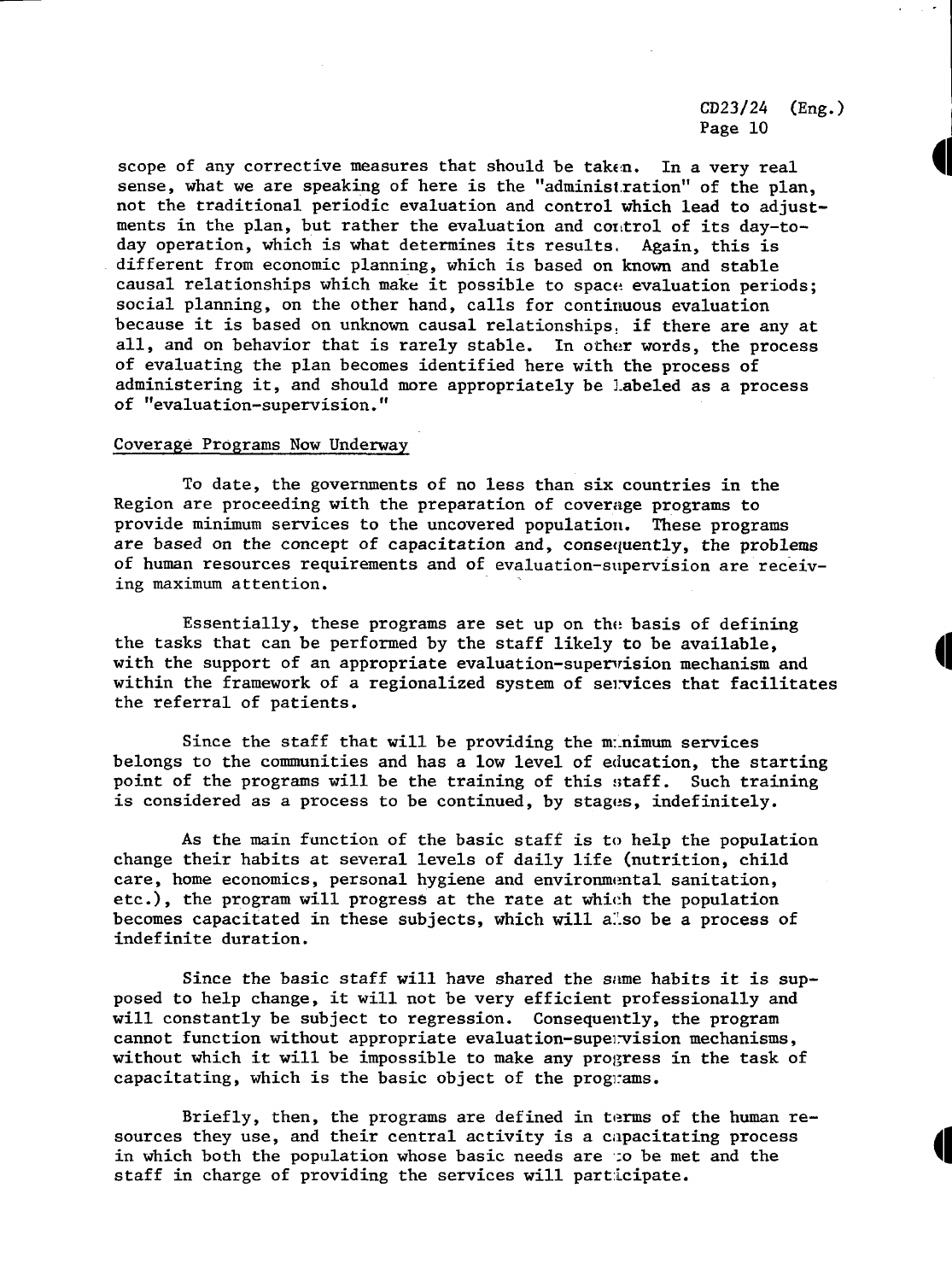There is another feature of these programs that must be stressed: since the minimum services provided must be offered to the entire population, the staff providing them has to do so through direct contact with the families. This staff is therefore an ideal channel for bringing to the population the "package" of basic goods and services required to improve their standard of living.

This brings us once more to the entire problem of the intersectoral collaboration that is essential if the idea of delivering a "package" of goods and services is to be made a reality. If, as in the past, the health sector limits itself to delivering the minimum services in its own field, including nutrition and environmental sanitation, the coverage program will soon fail because the nutrition component will be lacking its foundation, which is the increase of agricultural production, and the beneficiary population will not see any significant improvement in their standard of living because the ingredient of improved productivity, essential for the population to increase its consumption beyond the field of health, will be missing. In other words, even modern programs of coverage extension that have been carefully drawn up within the framework of the new concept of capacitation run the risk of quickly becoming sterile if they are not integrated into broader schemes of intersectoral collaboration.

The examples described above clearly show the advisability of having a scheme combining a national food and nutrition plan, like the one mentioned, with a coverage extension program. In such a combination, the national plan's program for improving the biological utilization of foods merges and becomes identified with the coverage extension program; and the basic staff of the latter takes charge of all or part of the work of the nutrition plan that calls for direct contact with the families.

The picture will be complete if to this combination we add the necessary components of comunity development, thus covering the rest of the components of the "package."

# D. A PROPOSAL FOR ACTION

The above comments cover the elements necessary for drawing up a concrete proposal for action. Basically, there are three such elements:

First, coverage extension programs providing minimum services for the entire unprotected population: they should be conceived in terms of capacitation processes with the necessary potential for continuity to fulfill their objectives, and organized on the basis of a staff chosen from among the population of the community itself and trained to maintain direct contact with all the families in the community.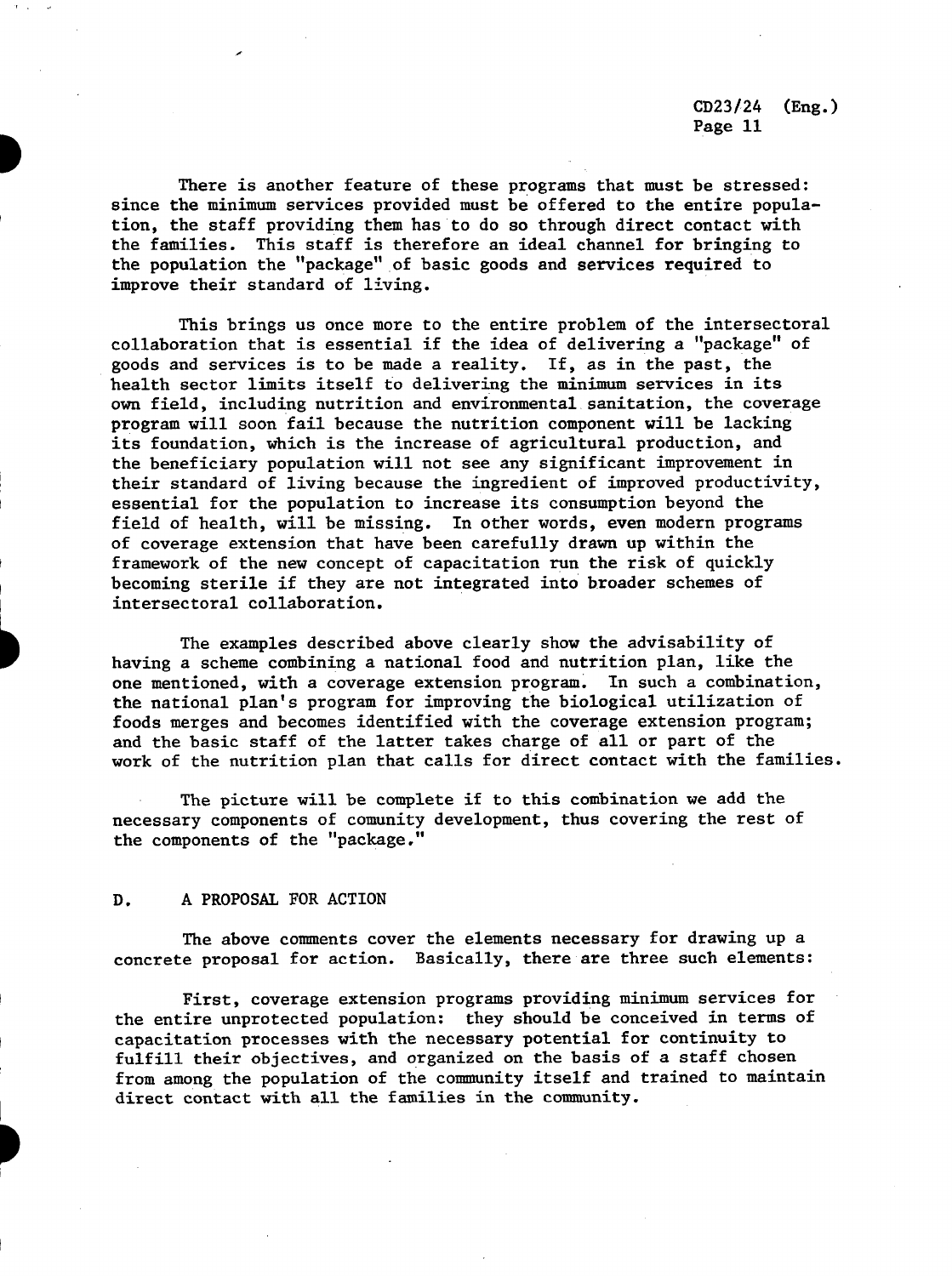**PI**

Second, a broad program of food and nutrition the goal of which would be to ensure that agricultural production ant the productivity of campesinos and farmers grows to the extent necessary to increase the supply of foods and the real purchasing power of the rural population. In other words, a plan that would ensure the material supply of the nutrition component of the coverage program, at the same time raising the income of the rural population so as to enable it to increase its consumption in other areas in which it is deprived,,

Third, programs of community development to complement the above, adding the components of education, housing, shelter, recreation, etc., which are necessary for the basic social well-being of the population.

The proposal is to promote a combination of these three types of programs, in mixtures that would logically be different for each country, in every case taking the basic staff from the health coverage programs. This staff would, on the one hand, serve as a contact and distribution channel for the food and nutrition plan and, on the other, as a field assistant and agent for the community development programs.

A combination such as this makes it possible to bring together the three factors that are essential in order for :he social planning effort to be translated effectively into a better standard of living for the population:

- the material supply of the goods and services that make up the package;
- the financing, particularly in terms of higher income for campesinos, which is necessary to enable them to increase their purchasing power;
- the tool, made up of the staff of the health coverage programs that is necessary to deliver the services, and in some cases the goods that make up the basic package.

Naturally, this social planning proposal is not conceived as being independent of economic planning, which is essential to ensure an increase in the income of the urban population and the diversification of the material production brought about by technological progress. But it is somewhat more than merely complementary to economic planning, because its incorporation into the picture of development planning means the addition of two elements the absence of which is to a large extent responsible for the inability of traditional planning to find suitable answers to the present problems of underdevelopment. These elements are, in the first place, the human dimension that is added when action is concentrated on the effort of capacitating the population to solve its own problems and better meet its needs and, in the second place, the